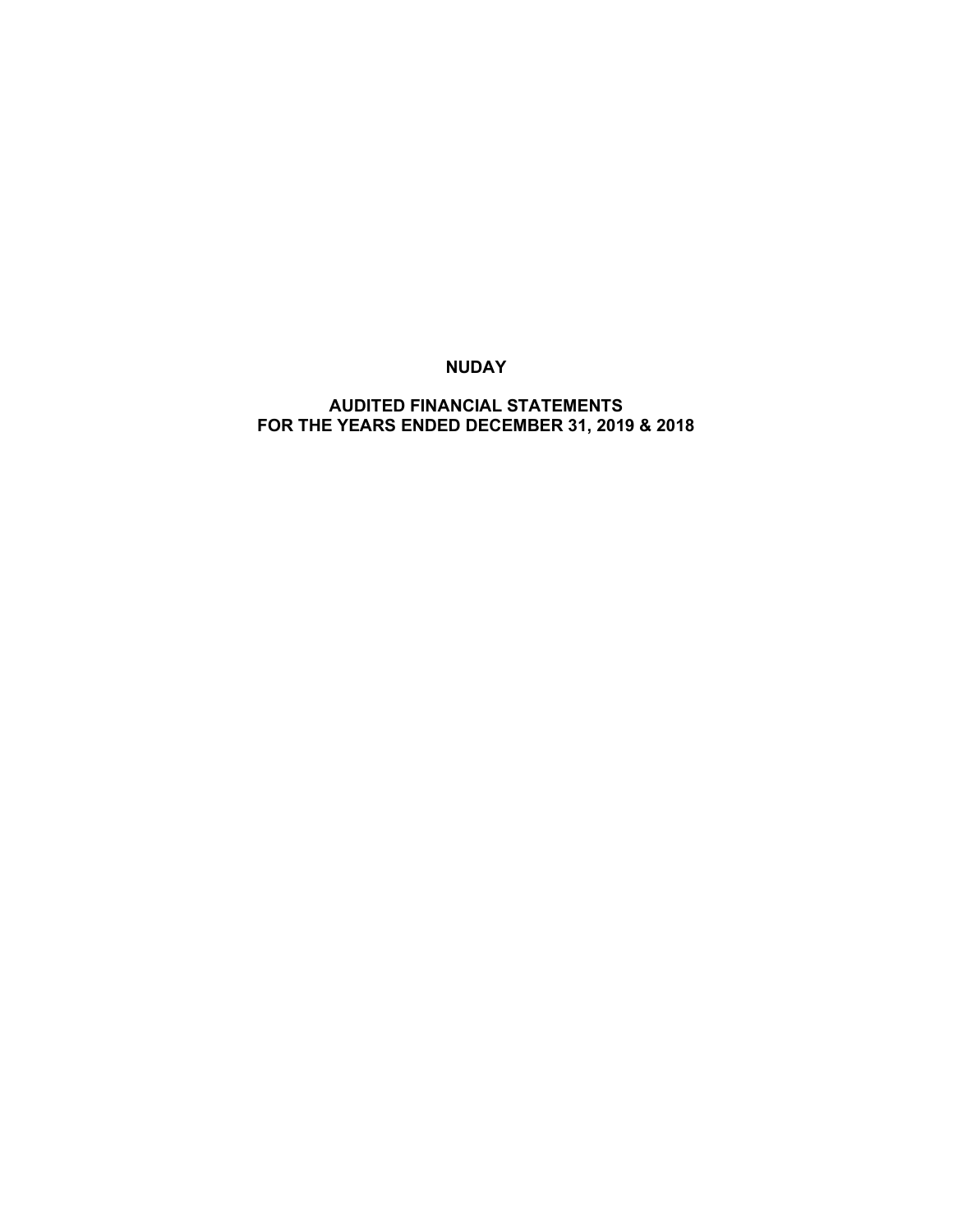# **NUDAY TABLE OF CONTENTS FOR THE YEAR ENDED DECEMBER 31, 2019**

|                                          | <b>PAGE</b> |
|------------------------------------------|-------------|
| Independent Auditors' Report             | $1 - 2$     |
| <b>Statements of Financial Position</b>  | 3           |
| <b>Statements of Activities</b>          | $4 - 5$     |
| <b>Statements of Functional Expenses</b> | $6 - 7$     |
| <b>Statements of Cash Flows</b>          | 8           |
| <b>Notes to Financial Statements</b>     | $9 - 16$    |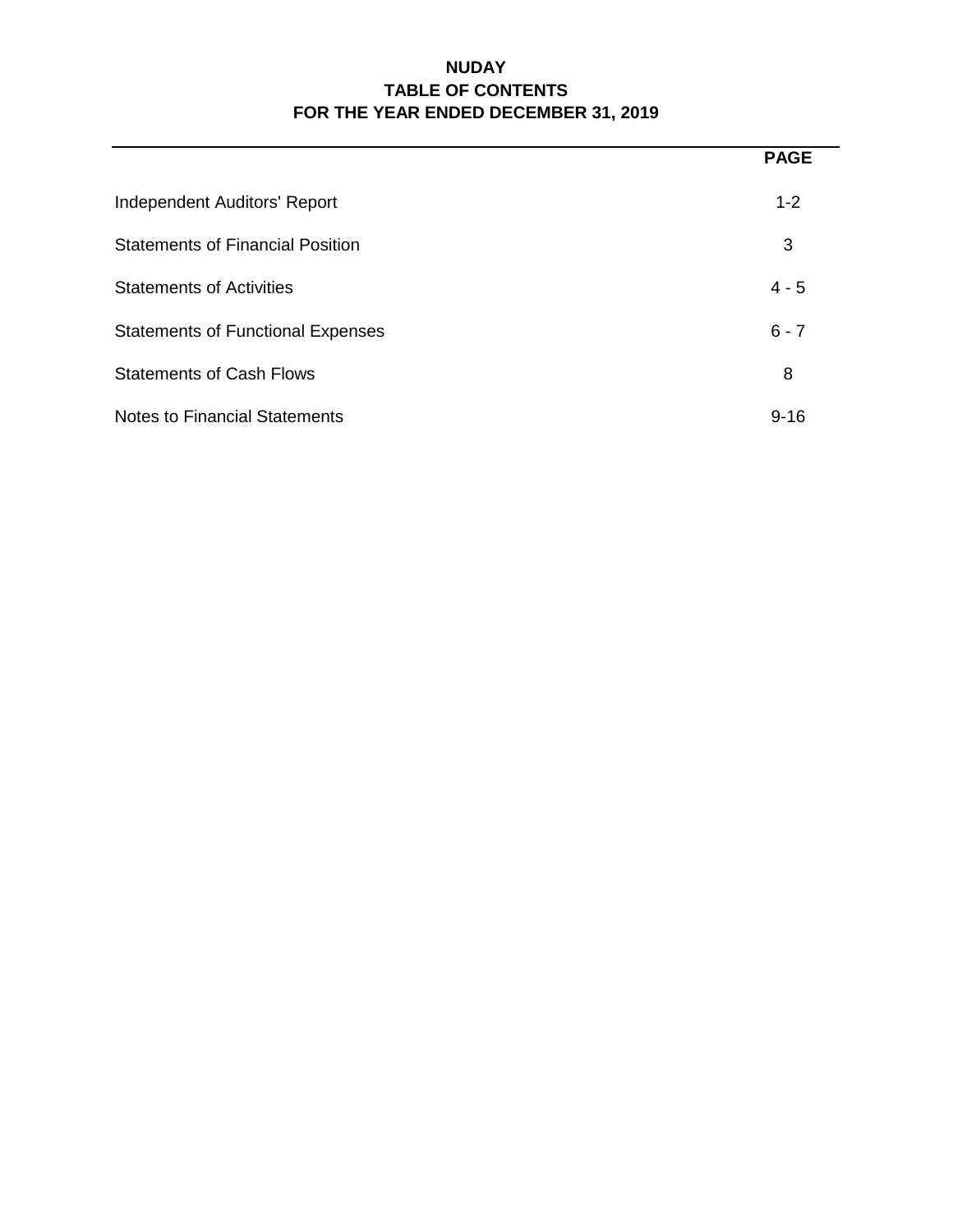

Douglas L. Naffah, C.P.A. Mary Ellin Costello, C.P.A. Marilyn A. Censullo, C.P.A.

Tel: 978.685.8540 Fax: 978.685.8740 www.naffahcpa.com

# INDEPENDENT AUDITORS' REPORT

To the Board of Directors NuDay Windham, NH

We have audited the accompanying financial statements of NuDay (a nonprofit organization), which comprise the statements of financial position as of December 31, 2019 and 2018, and the related statements of activities, functional expenses and cash flows for the years then ended, and the related notes to the financial statements.

# Management's Responsibility for the Financial Statements

Management is responsible for the preparation and fair presentation of these financial statements in accordance with accounting principles generally accepted in the United States of America; this includes the design, implementation, and maintenance of internal control relevant to the preparation and fair presentation of financial statements that are free from material misstatement, whether due to fraud or error.

# Auditors' Responsibility

Our responsibility is to express an opinion on these financial statements based on our audit. We conducted our audit in accordance with auditing standards generally accepted in the United States of America. Those standards require that we plan and perform the audit to obtain reasonable assurance about whether the financial statements are free from material misstatement.

An audit involves performing procedures to obtain audit evidence about the amounts and disclosures in the financial statements. The procedures selected depend on the auditor's judgment, including the assessment of the risks of material misstatement of the financial statements, whether due to fraud or error. In making those risk assessments, the auditor considers internal control relevant to the entity's preparation and fair presentation of the financial statements in order to design audit procedures that are appropriate in the circumstances, but not for the purpose of expressing an opinion on the effectiveness of the entity's internal control. Accordingly, we express no such opinion. An audit also includes evaluating the appropriateness of accounting policies used and the reasonableness of significant accounting estimates made by management, as well as evaluating the overall presentation of the financial statements.

We believe that the audit evidence we have obtained is sufficient and appropriate to provide a basis for our audit opinion.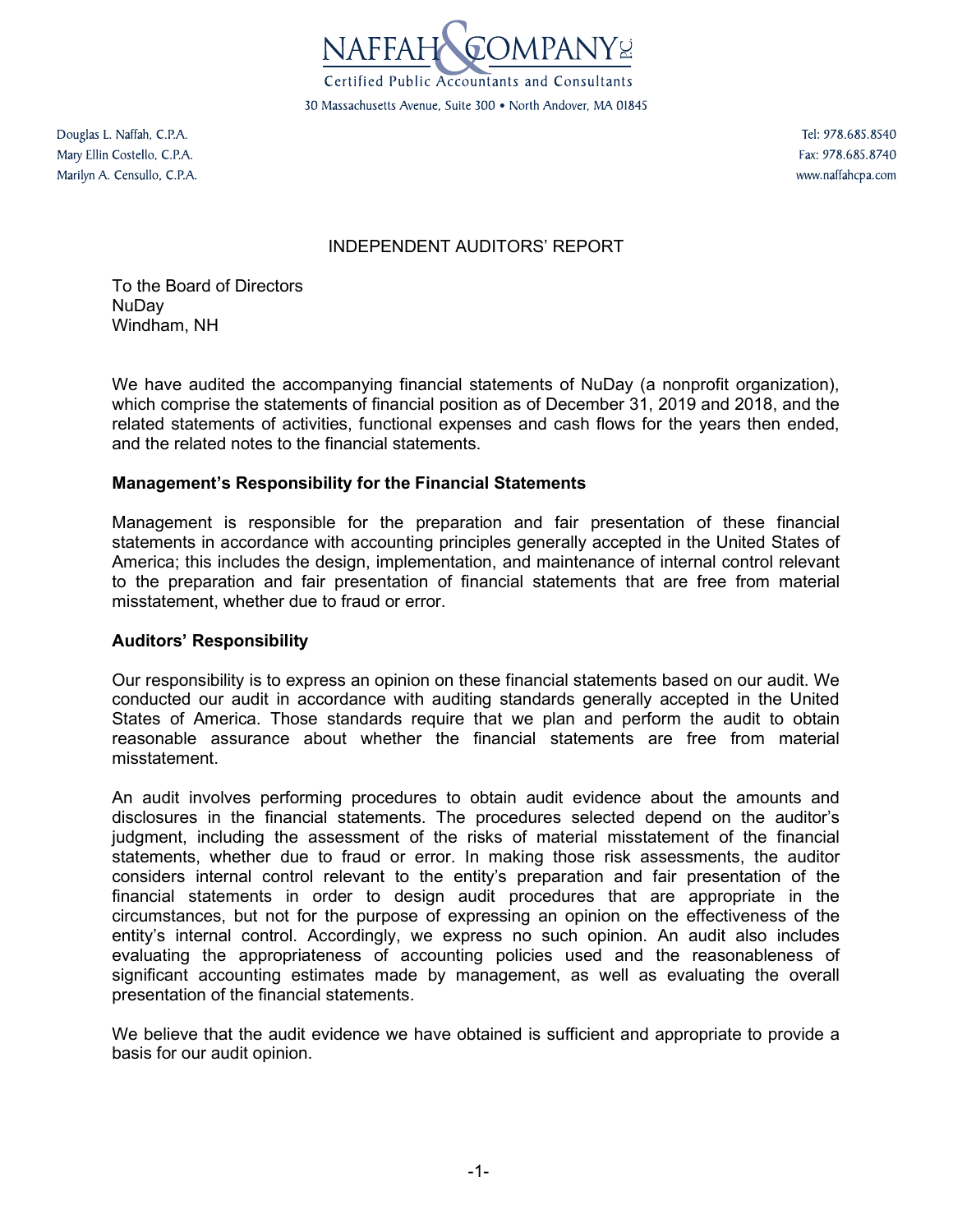# Opinion

In our opinion, the financial statements referred to above present fairly, in all material respects, the financial position of NuDay as of December 31, 2019 and 2018, respectively, and the changes in its net assets and its cash flows for the years then ended in accordance with accounting principles generally accepted in the United States of America.

Kayzak + Congany, P.C.

November 11, 2020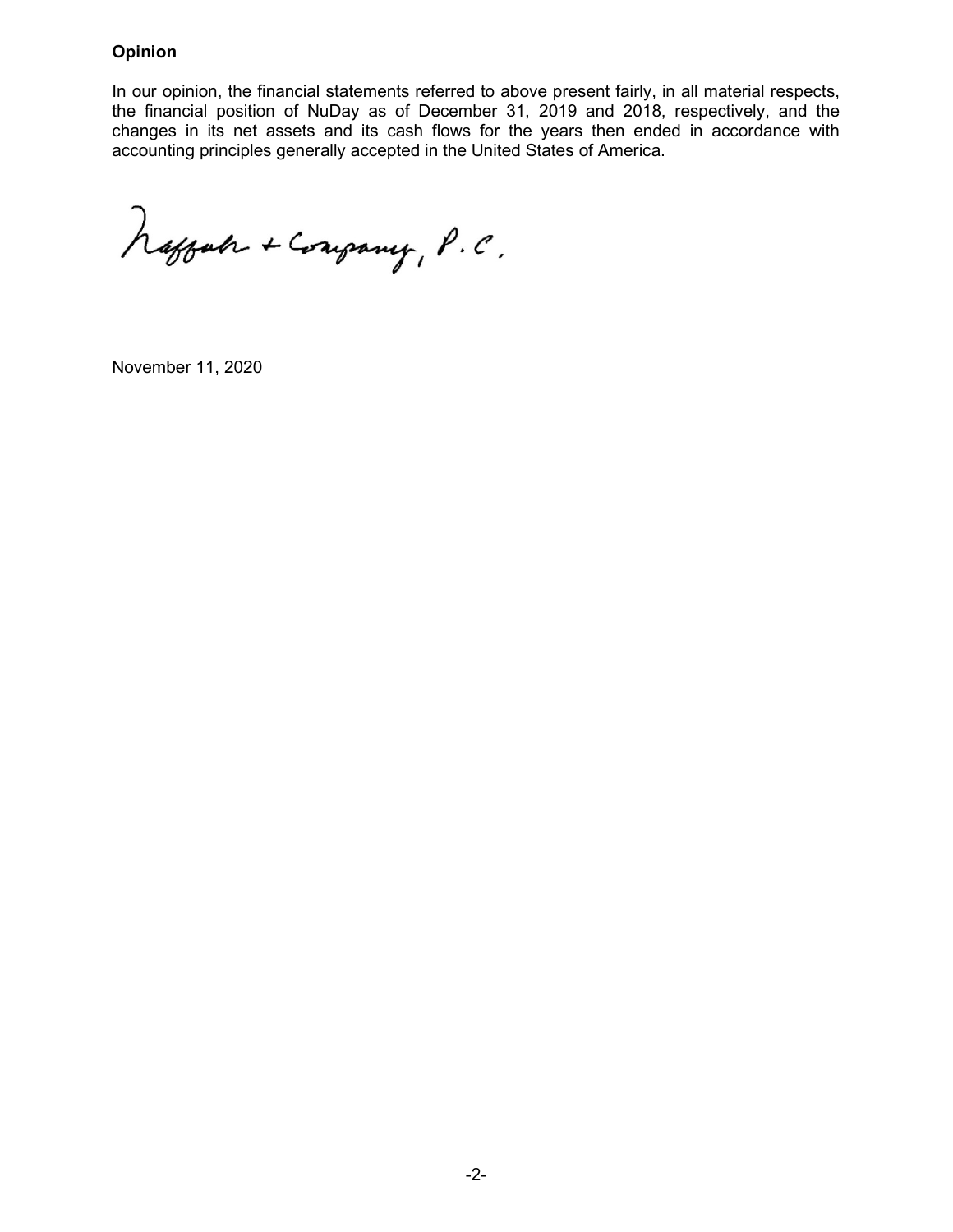#### **NUDAY STATEMENTS OF FINANCIAL POSITION DECEMBER 31, 2019 AND 2018**

|                                                                                                                                                           | 2019                                              | 2018                                            |
|-----------------------------------------------------------------------------------------------------------------------------------------------------------|---------------------------------------------------|-------------------------------------------------|
| <b>ASSETS</b>                                                                                                                                             |                                                   |                                                 |
| <b>CURRENT ASSETS</b><br>Cash<br>Accounts receivable<br>Marketable securities<br>Prepaid expenses and other current assets<br><b>Total Current Assets</b> | \$<br>130,431<br>7,611<br>366<br>5,000<br>143,408 | \$<br>28,626<br>7,551<br>365<br>5,000<br>41,542 |
| PROPERTY AND EQUIPMENT, NET                                                                                                                               | 170,309                                           | 153,335                                         |
| <b>TOTAL ASSETS</b>                                                                                                                                       | 313,717                                           | \$<br>194,877                                   |
| <b>LIABILITIES AND NET ASSETS</b>                                                                                                                         |                                                   |                                                 |
| <b>CURRENT LIABILITIES</b><br>Accrued expenses                                                                                                            | \$<br>127                                         | \$<br>5,920                                     |
| <b>Total Current Liabilities</b>                                                                                                                          | 127                                               | 5,920                                           |
| <b>TOTAL LIABILITIES</b>                                                                                                                                  | 127                                               | 5,920                                           |
| <b>NET ASSETS</b><br>Without donor restrictions<br>With donor restrictions                                                                                | 202,171<br>111,419                                | 120,799<br>68,158                               |
| <b>Total Net Assets</b>                                                                                                                                   | 313,590                                           | 188,957                                         |
| TOTAL LIABILITIES AND NET ASSETS                                                                                                                          | 313,717                                           | \$<br>194,877                                   |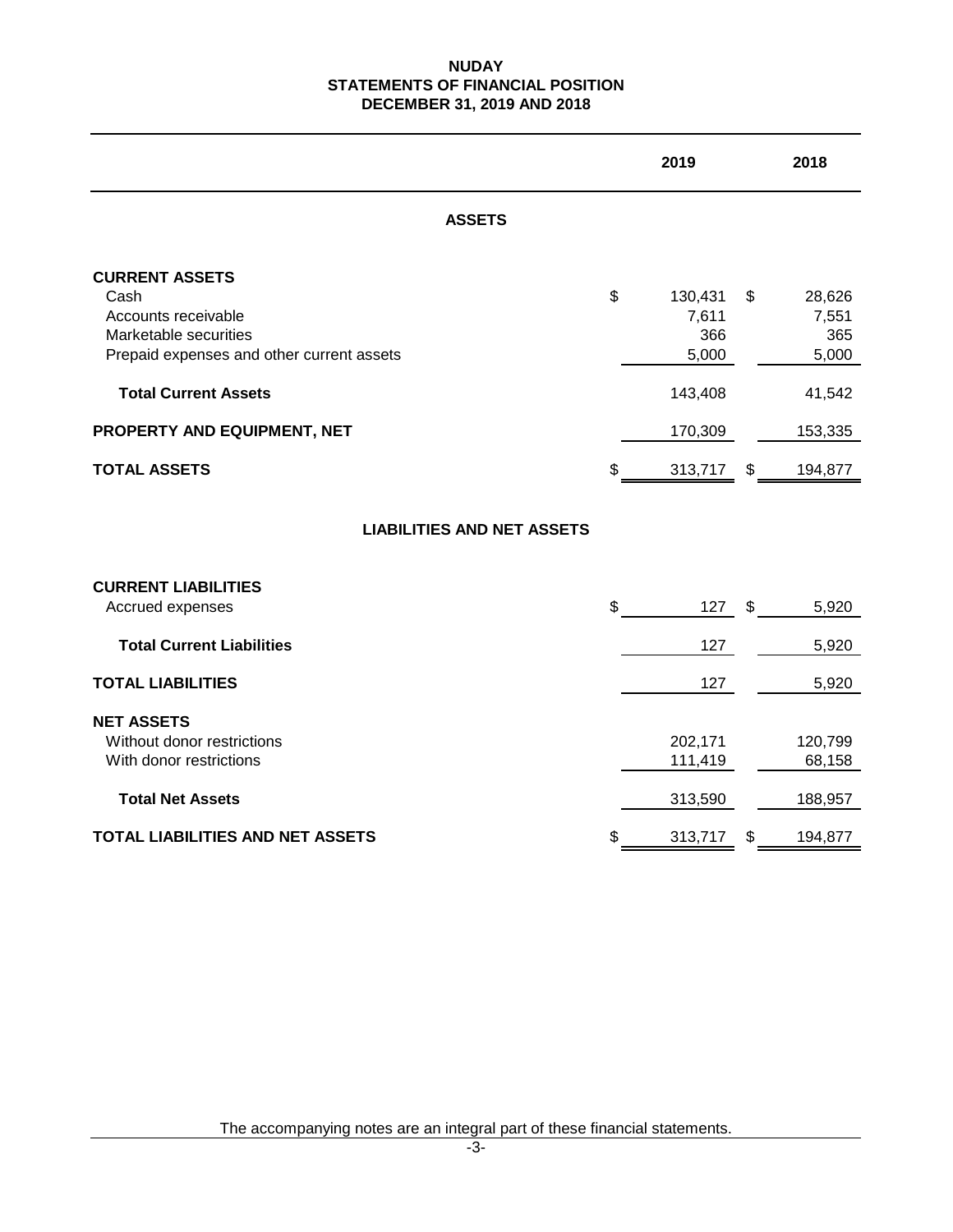#### **NUDAY STATEMENT OF ACTIVITIES FOR THE YEAR ENDED DECEMBER 31, 2019 (WITH SUMMARIZED INFORMATION FOR THE YEAR ENDED DECEMBER 31, 2018)**

|                                             | <b>Without</b>      |     | <b>With</b>         |     |              |                 |
|---------------------------------------------|---------------------|-----|---------------------|-----|--------------|-----------------|
|                                             | <b>Donor</b>        |     | <b>Donor</b>        |     | <b>Total</b> | <b>Total</b>    |
|                                             | <b>Restrictions</b> |     | <b>Restrictions</b> |     | 2019         | 2018            |
| <b>REVENUE AND SUPPORT</b>                  |                     |     |                     |     |              |                 |
| Donations and grants                        | \$<br>1,193,367     | \$  | 902,842             | \$  | 2,096,209    | \$<br>1,583,849 |
| Special events                              | 40,467              |     |                     |     | 40,467       | 21,249          |
| In-kind contributions                       | 68,775,544          |     |                     |     | 68,775,544   | 37,787,099      |
| Realized loss on sale of donated securities |                     |     |                     |     |              | (1, 467)        |
| Interest income                             | 10                  |     |                     |     | 10           | 3,377           |
| Net assets released from restrictions       | 856,581             |     | (856, 581)          |     |              |                 |
| <b>TOTAL REVENUE AND SUPPORT</b>            | 70,865,969          |     | 46,261              |     | 70,912,230   | 39,394,107      |
| <b>EXPENSES</b>                             |                     |     |                     |     |              |                 |
| Program services                            | 70,673,181          |     |                     |     | 70,673,181   | 39,470,318      |
| Management and general                      | 78,893              |     |                     |     | 78,893       | 75,969          |
| Fundraising                                 | 35,523              |     |                     |     | 35,523       | 29,294          |
| <b>TOTAL EXPENSES</b>                       | 70,787,597          |     |                     |     | 70,787,597   | 39,575,581      |
| <b>INCREASE (DECREASE) IN NET ASSETS</b>    | 78,372              |     | 46,261              |     | 124,633      | (181, 474)      |
| <b>NET ASSETS - BEGINNING OF YEAR</b>       | 123,799             |     | 65,158              |     | 188,957      | 370,431         |
| <b>NET ASSETS - END OF YEAR</b>             | \$<br>202,171       | \$. | 111,419             | \$. | 313,590      | \$<br>188,957   |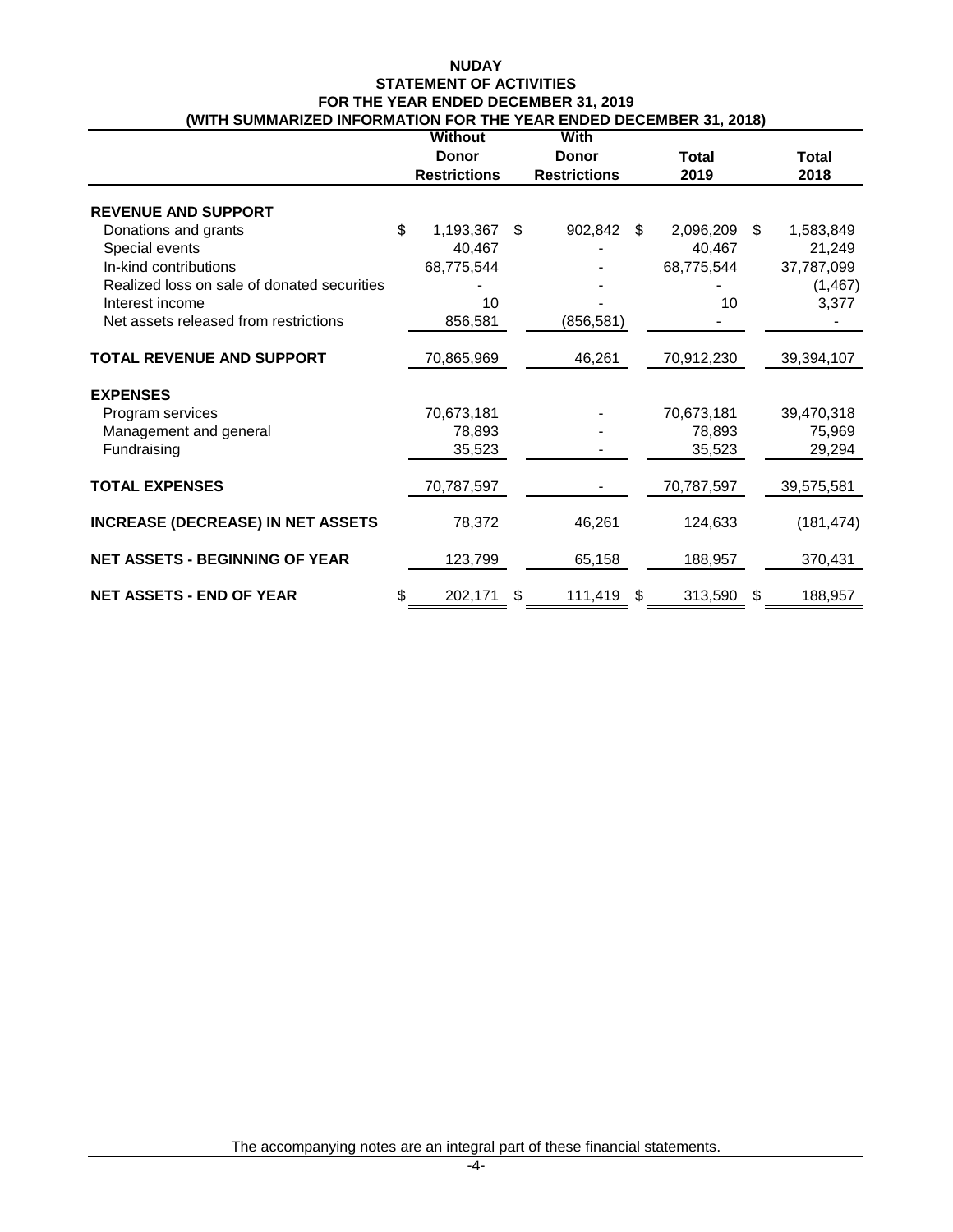### **NUDAY STATEMENT OF ACTIVITIES FOR THE YEAR ENDED DECEMBER 31, 2018**

|                                             | <b>Without</b>      | <b>With</b>         |                 |
|---------------------------------------------|---------------------|---------------------|-----------------|
|                                             | <b>Donor</b>        | <b>Donor</b>        | <b>Total</b>    |
|                                             | <b>Restrictions</b> | <b>Restrictions</b> | 2018            |
|                                             |                     |                     |                 |
| <b>REVENUE AND SUPPORT</b>                  |                     |                     |                 |
| Donations                                   | \$<br>1,465,988     | \$<br>117,861       | \$<br>1,583,849 |
| Special events                              | 21,249              |                     | 21,249          |
| In-kind contributions                       | 37,787,099          |                     | 37,787,099      |
| Realized gain on sale of donated securities | (1,467)             |                     | (1, 467)        |
| Interest income                             | 3,377               |                     | 3,377           |
| Net assets released from restrictions       | 110,861             | (110, 861)          |                 |
|                                             |                     |                     |                 |
| <b>TOTAL REVENUE AND SUPPORT</b>            | 39,387,107          | 7,000               | 39,394,107      |
|                                             |                     |                     |                 |
| <b>EXPENSES</b>                             |                     |                     |                 |
| Program services                            | 39,470,318          |                     | 39,470,318      |
| Management and general                      | 75,969              |                     | 75,969          |
| Fundraising                                 | 29,294              |                     | 29,294          |
|                                             |                     |                     |                 |
| <b>TOTAL EXPENSES</b>                       | 39,575,581          |                     | 39,575,581      |
|                                             |                     |                     |                 |
| <b>INCREASE IN NET ASSETS</b>               | (188, 474)          | 7,000               | (181, 474)      |
| <b>NET ASSETS - BEGINNING OF YEAR</b>       | 312,273             | 58,158              | 370,431         |
|                                             |                     |                     |                 |
| <b>NET ASSETS - END OF YEAR</b>             | \$<br>123,799       | \$<br>65,158        | \$<br>188,957   |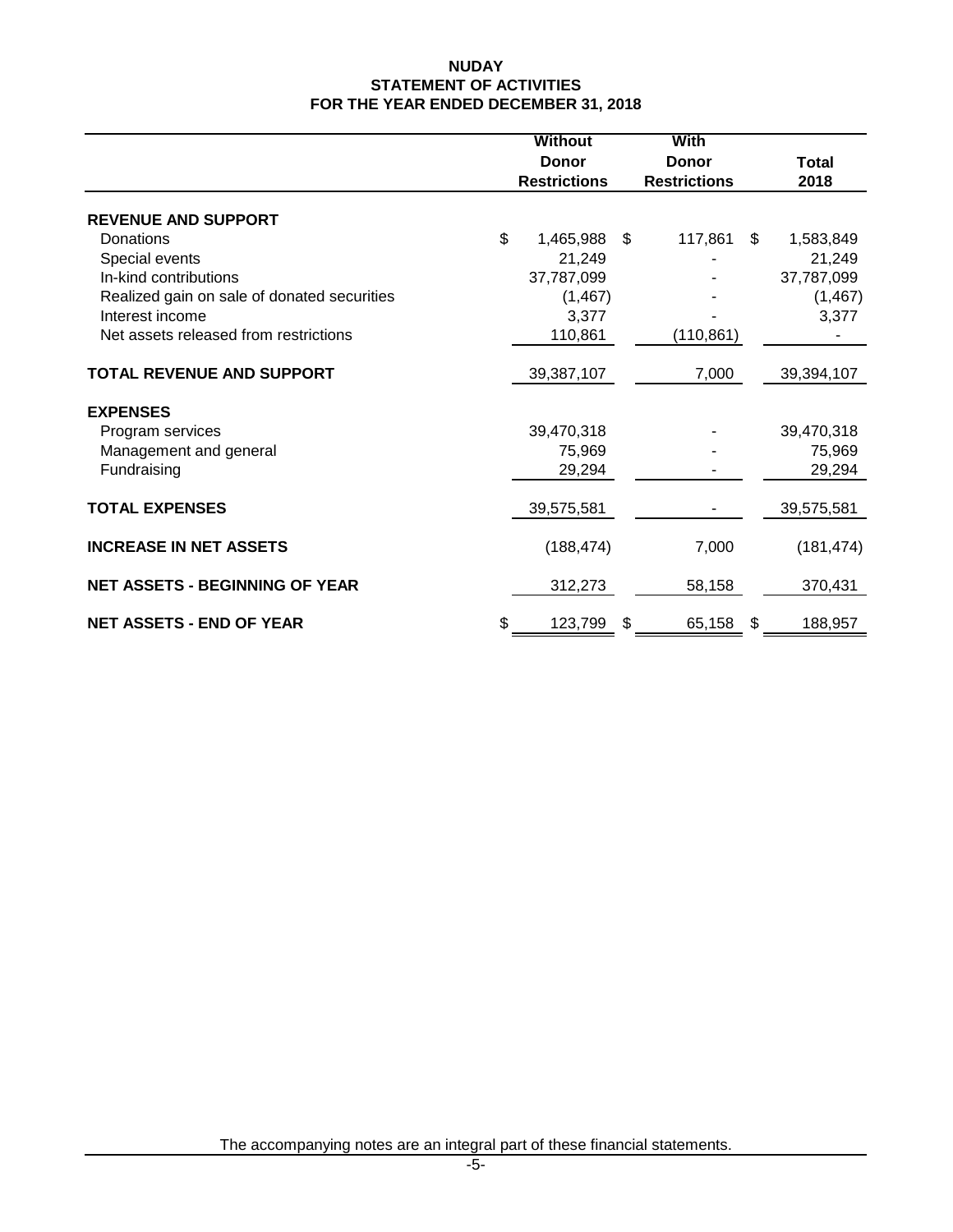### **NUDAY STATEMENT OF FUNCTIONAL EXPENSES FOR THE YEAR ENDED DECEMBER 31, 2019**

|                            |                       | <b>Management</b> |                    |                       |
|----------------------------|-----------------------|-------------------|--------------------|-----------------------|
|                            | Program               | and               |                    |                       |
|                            | <b>Services</b>       | General           | <b>Fundraising</b> | <b>Total</b>          |
|                            | \$                    | \$                | \$                 | \$                    |
| In-kind expense            | 68,775,544<br>193,675 | 55,336            | 27,668             | 68,775,544<br>276,679 |
| Wages                      |                       |                   |                    |                       |
| Orphan                     | 404,938               |                   |                    | 404,938               |
| Shipping expenses          | 191,689               |                   |                    | 191,689               |
| <b>Other Program Costs</b> | 130,857               |                   |                    | 130,857               |
| Food security              | 176,340               |                   |                    | 176,340               |
| Education                  | 45,301                |                   |                    | 45,301                |
| Seasonal campaigns         | 48,510                |                   |                    | 48,510                |
| Professional fees          | 57,009                | 14,252            |                    | 71,261                |
| Resettlement               | 74,221                |                   |                    | 74,221                |
| Container costs            | 17,064                |                   |                    | 17,064                |
| Warehouse rent             | 54,861                |                   |                    | 54,861                |
| Bank & merchant fees       | 5,844                 |                   |                    | 5,844                 |
| Emergency                  | 8,735                 |                   |                    | 8,735                 |
| Water                      | 108,806               |                   |                    | 108,806               |
| Medical                    | 10,549                |                   |                    | 10,549                |
| Self-sustainability        | 218,205               |                   |                    | 218,205               |
| Payroll taxes              | 16,172                | 4,621             | 2,310              | 23,103                |
| Depreciation               | 19,104                |                   |                    | 19,104                |
| Advertising                | 15,069                |                   |                    | 15,069                |
| Travel                     | 11,909                |                   |                    | 11,909                |
| <b>Utilities</b>           | 8,693                 |                   |                    | 8,693                 |
| Office                     | 1,672                 | 3,518             |                    | 5,190                 |
| <b>Special Events</b>      |                       |                   | 5,545              | 5,545                 |
| Dues                       | 21,732                |                   |                    | 21,732                |
| Insurance                  | 4,663                 | 1,166             |                    | 5,829                 |
| <b>Social Business</b>     | 20,063                |                   |                    | 20,063                |
| <b>Field Site</b>          | 31,544                |                   |                    | 31,544                |
| <b>Taxes</b>               | 412                   |                   |                    | 412                   |
| Total                      | \$<br>70,673,181      | \$<br>78,893      | \$<br>35,523       | \$<br>70,787,597      |

The accompanying notes are an integral part of these financial statements.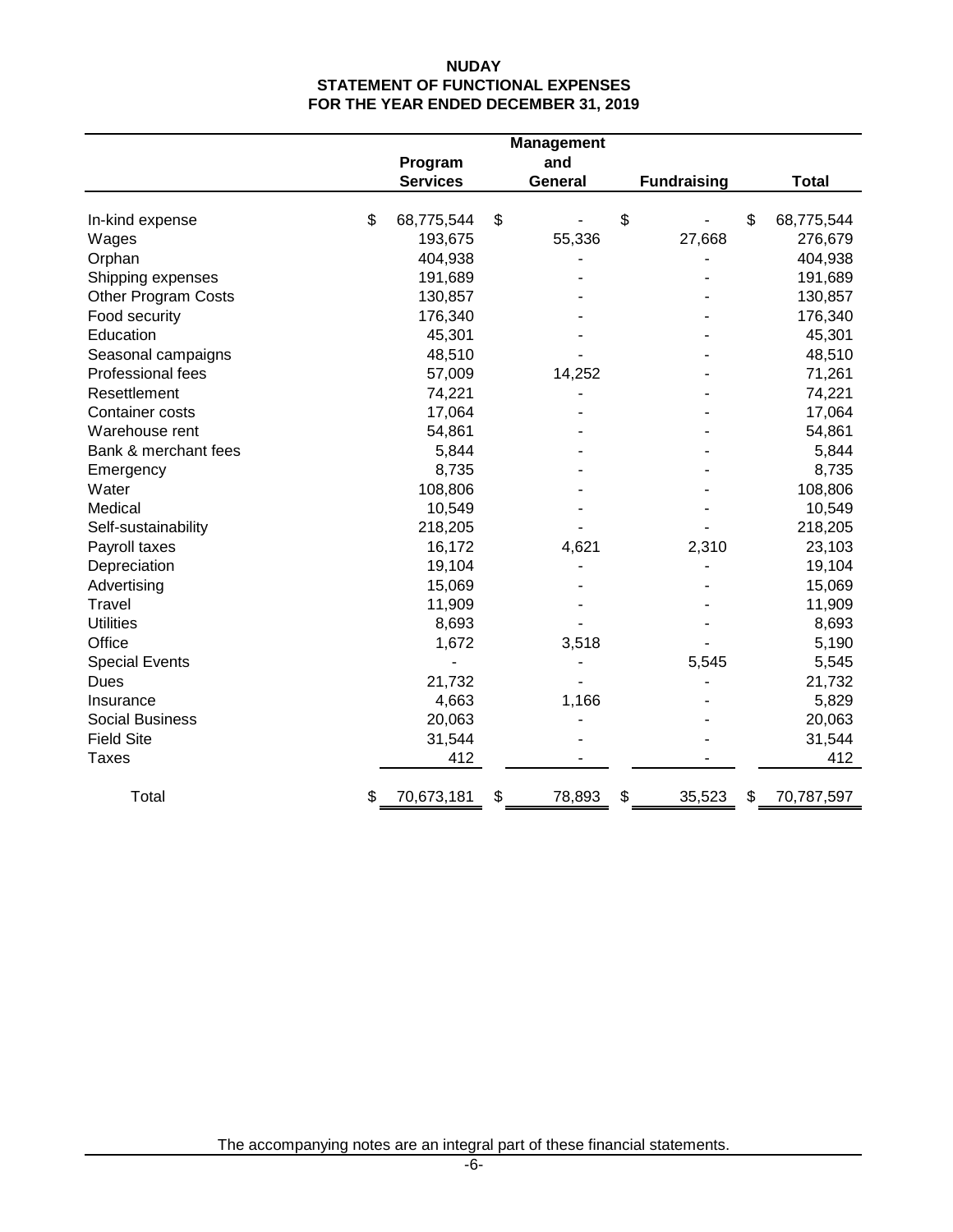### **NUDAY STATEMENT OF FUNCTIONAL EXPENSES FOR THE YEAR ENDED DECEMBER 31, 2018**

|                          |                  | <b>Management</b> |                    |              |
|--------------------------|------------------|-------------------|--------------------|--------------|
|                          | Program          | and               |                    |              |
|                          | <b>Services</b>  | General           | <b>Fundraising</b> | <b>Total</b> |
|                          | \$<br>37,787,099 | \$                | \$<br>\$           | 37,787,099   |
| In-kind expense<br>Wages | 198,533          | 54,366            | 18,931             | 271,830      |
|                          | 241,037          |                   |                    |              |
| Orphan                   |                  |                   |                    | 241,037      |
| Shipping expenses        | 230,527          |                   |                    | 230,527      |
| Other Program Costs      | 206,770          |                   |                    | 206,770      |
| Food security            | 115,839          |                   |                    | 115,839      |
| Education                | 90,635           |                   |                    | 90,635       |
| Seasonal campaigns       | 79,536           |                   |                    | 79,536       |
| Professional fees        | 54,388           | 13,597            |                    | 67,985       |
| Resettlement             | 62,065           |                   |                    | 62,065       |
| Container costs          | 52,109           |                   |                    | 52,109       |
| Warehouse rent           | 49,699           |                   |                    | 49,699       |
| Bank & merchant fees     | 42,076           |                   |                    | 42,076       |
| General assistance       | 42,000           |                   |                    | 42,000       |
| Emergency                | 41,261           |                   |                    | 41,261       |
| Water                    | 30,754           |                   |                    | 30,754       |
| Medical                  | 27,878           |                   |                    | 27,878       |
| Self-sustainability      | 21,900           |                   |                    | 21,900       |
| Payroll taxes            | 15,818           | 4,331             | 1,508              | 21,657       |
| Depreciation             | 14,633           |                   |                    | 14,633       |
| Advertising              | 12,268           |                   |                    | 12,268       |
| Travel                   | 11,634           |                   |                    | 11,634       |
| <b>Utilities</b>         | 10,149           |                   |                    | 10,149       |
| Office                   | 7,220            | 1,805             |                    | 9,025        |
| <b>Special Events</b>    |                  |                   | 8,855              | 8,855        |
| Transfer expenses        | 7,171            |                   |                    | 7,171        |
| Dues                     | 5,992            |                   |                    | 5,992        |
| Repairs                  | 3,913            | 978               |                    | 4,891        |
| Insurance                | 3,567            | 892               |                    | 4,459        |
| Meals & entertainment    | 2,980            |                   |                    | 2,980        |
| Food                     | 867              |                   |                    | 867          |
| Total                    | \$<br>39,470,318 | \$<br>75,969      | \$<br>29,294<br>\$ | 39,575,581   |

The accompanying notes are an integral part of these financial statements.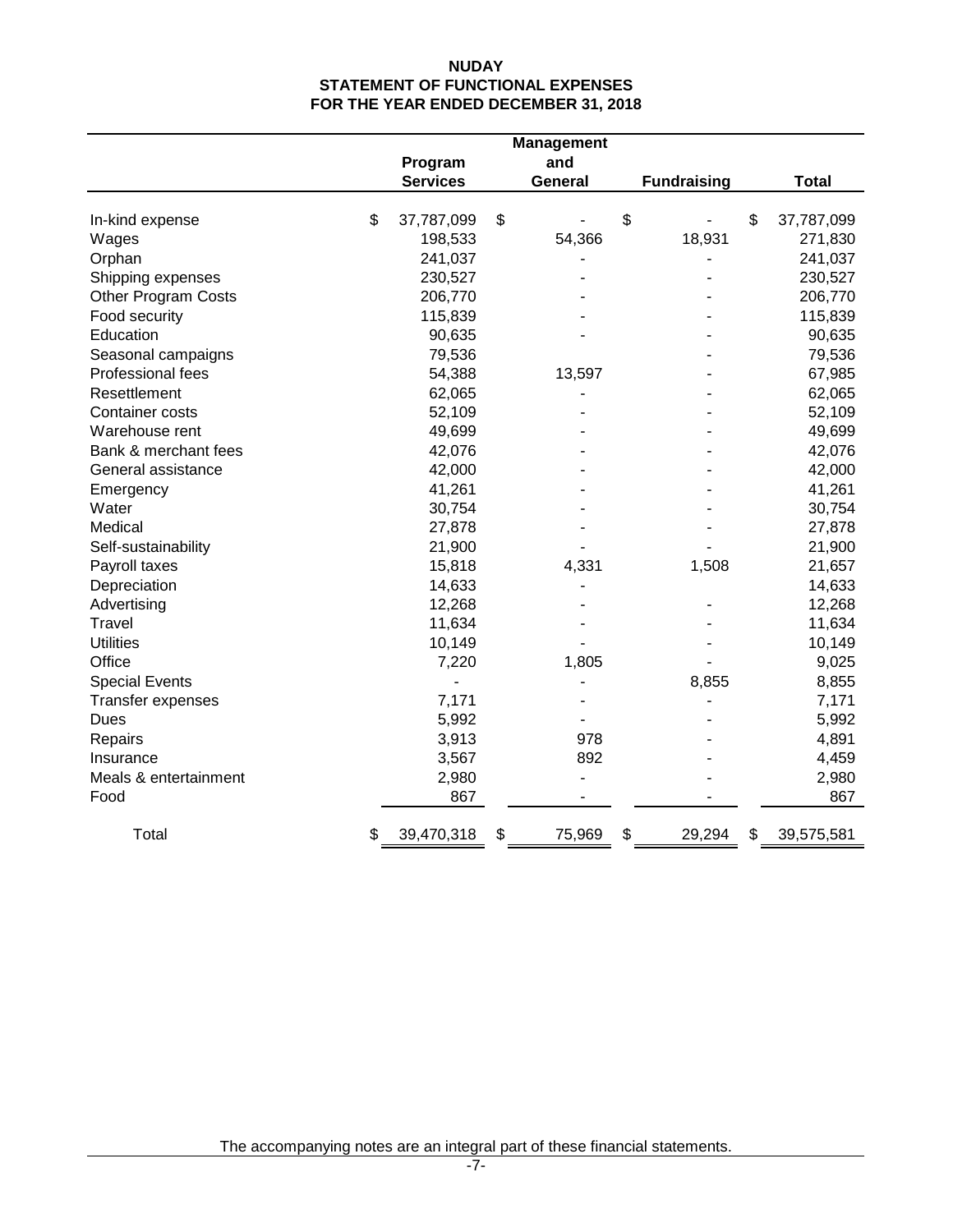#### **NUDAY STATEMENTS OF CASH FLOWS FOR THE YEARS ENDED DECEMBER 31, 2019 AND 2018**

|                                                                  | 2019                | 2018       |
|------------------------------------------------------------------|---------------------|------------|
| <b>CASH FLOWS FROM OPERATING ACTIVITIES</b>                      |                     |            |
| Change in net assets                                             | \$<br>124,633<br>S. | (181, 474) |
| Adjustments required to reconcile increase in net assets         |                     |            |
| to net cash provided by operating activities:                    |                     |            |
| Depreciation                                                     | 19,104              | 14,633     |
| (Increase) decrease in accounts receivable                       | (60)                | 3.792      |
| (Increase) decrease in marketable securities                     | (1)                 | 19,334     |
| (Increase) decrease in prepaid expenses and other current assets |                     | 120,599    |
| (Decrease) increase in accounts payable and accrued expenses     | (5, 793)            | (15, 365)  |
| <b>Total Adjustments</b>                                         | 13,250              | 142,993    |
| Net Cash Provided by (Used in) Operating Activities              | 137,883             | (38, 481)  |
| <b>CASH FLOWS FROM INVESTING ACTIVITIES</b>                      |                     |            |
| Capital expenditures                                             | (36,078)            |            |
| <b>Net Cash Used in Investing Activities</b>                     | (36,078)            |            |
| <b>NET INCREASE (DECREASE) IN CASH</b>                           | 101,805             | (38, 481)  |
| <b>CASH AT BEGINNING OF YEAR</b>                                 | 28,626              | 67,107     |
| <b>CASH AT END OF YEAR</b>                                       | 130,431<br>S        | 28,626     |

#### **SUPPLEMENTAL CASH FLOW DISCLOSURES**

# **CASH PAID DURING THE YEAR**

| ဗ၁၊ |  |  |
|-----|--|--|
| xes |  |  |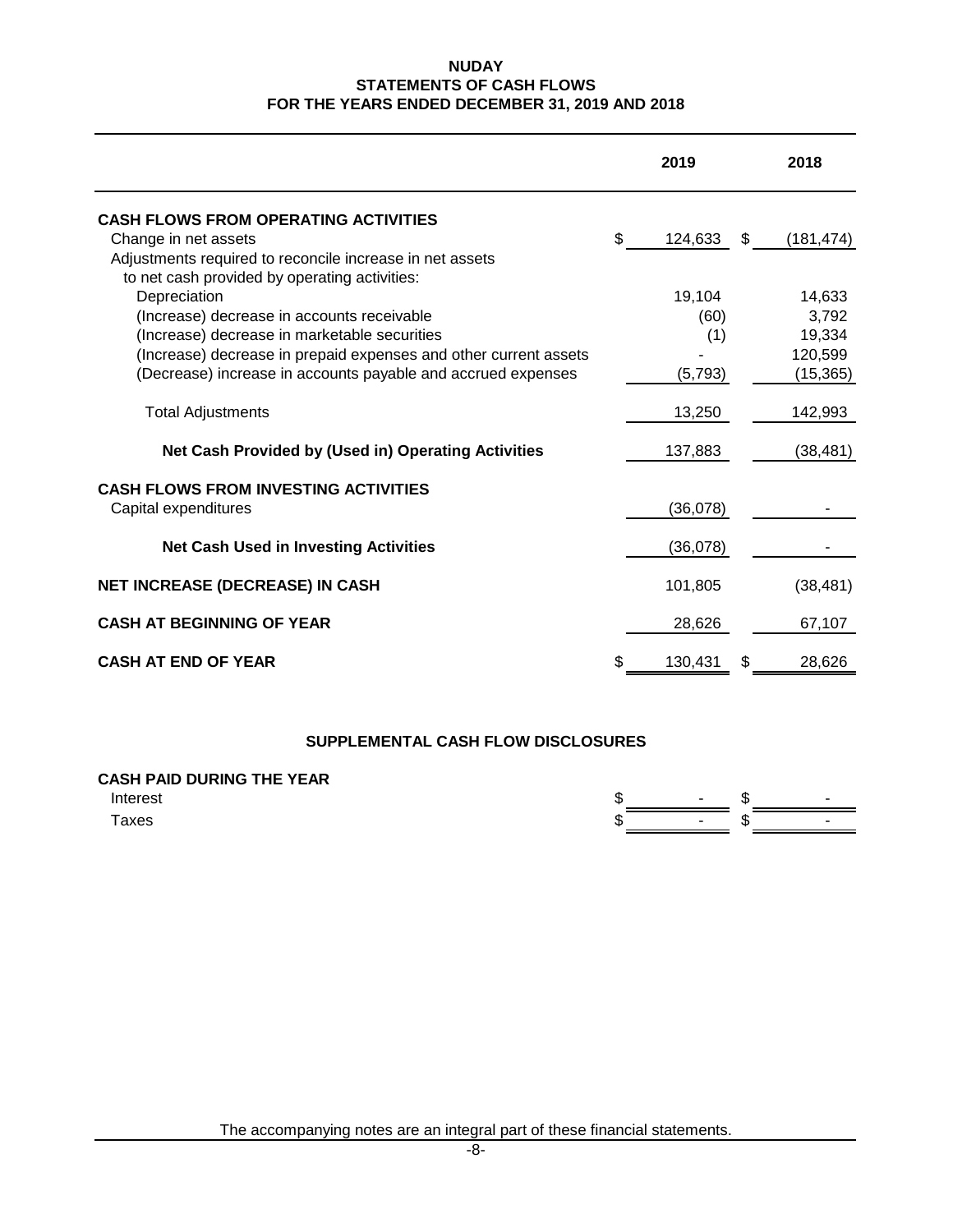### NUDAY NOTES TO AUDITED FINANCIAL STATEMENTS FOR THE YEARS ENDED DECEMBER 31, 2019 AND 2018

# 1. NATURE OF ORGANIZATION

 Based in Windham, New Hampshire, NuDay ("the Organization") was founded in 2013 as a private, charitable, not-for-profit organization. Guided by its mission statement, "One Person at Time, One Humanity Closer," NuDay champions the empowerment of Syrian mothers and children through immediate humanitarian assistance and long-term, socio-economic projects and programming for Syrian internally displaced persons and Syrian refugees in bordering Turkey and in the US. Programs range from orphan sponsorship, medical clinics, educational institutions, psycho-social support, and cargo containers sending humanitarian and medical aid from the United States to Syria. The end goal of NuDay is simple: to rebuild agency through confidence and self-reliance while building bridges across geographical and cultural differences.

# 2. SUMMARY OF SIGNIFICANT ACCOUNTING POLICIES

# Basis of Accounting

The accompanying financial statements have been prepared on the accrual basis of accounting. Accordingly, revenues are recognized when earned rather than received and expenses are recognized when incurred rather than paid.

#### Cash and Cash Equivalents

Cash and cash equivalents include all monies in banks and highly liquid investments with maturity dates of less than three months.

# Accounts Receivable

Throughout the year the Organization receives donations via third party online platforms. In some cases, those donations are not remitted to the Organization immediately. The Organization was due \$7,611 and \$7,551 from a third-party online platform, as of December 31, 2019 and 2018, respectively. The Organization considers all accounts receivable to be fully collectible; accordingly, no allowance for doubtful accounts is required.

#### Marketable Securities

Occasionally, the Organization receives donations of marketable securities, which are transferred to a brokerage account in the name of the Organization and shortly thereafter placed for sale. Marketable securities of the Organization were \$366 and \$365 as of December 31, 2019, and 2018, respectively.

# Property and Equipment

Property and equipment is recorded at cost or, if donated, at the fair market value at the date of the donation. Improvements are depreciated over the respective lives of the leases, or the life of the improvements, whichever is shorter. Depreciation is computed using the straightline method. Routine repairs and maintenance expenditures are expensed as incurred.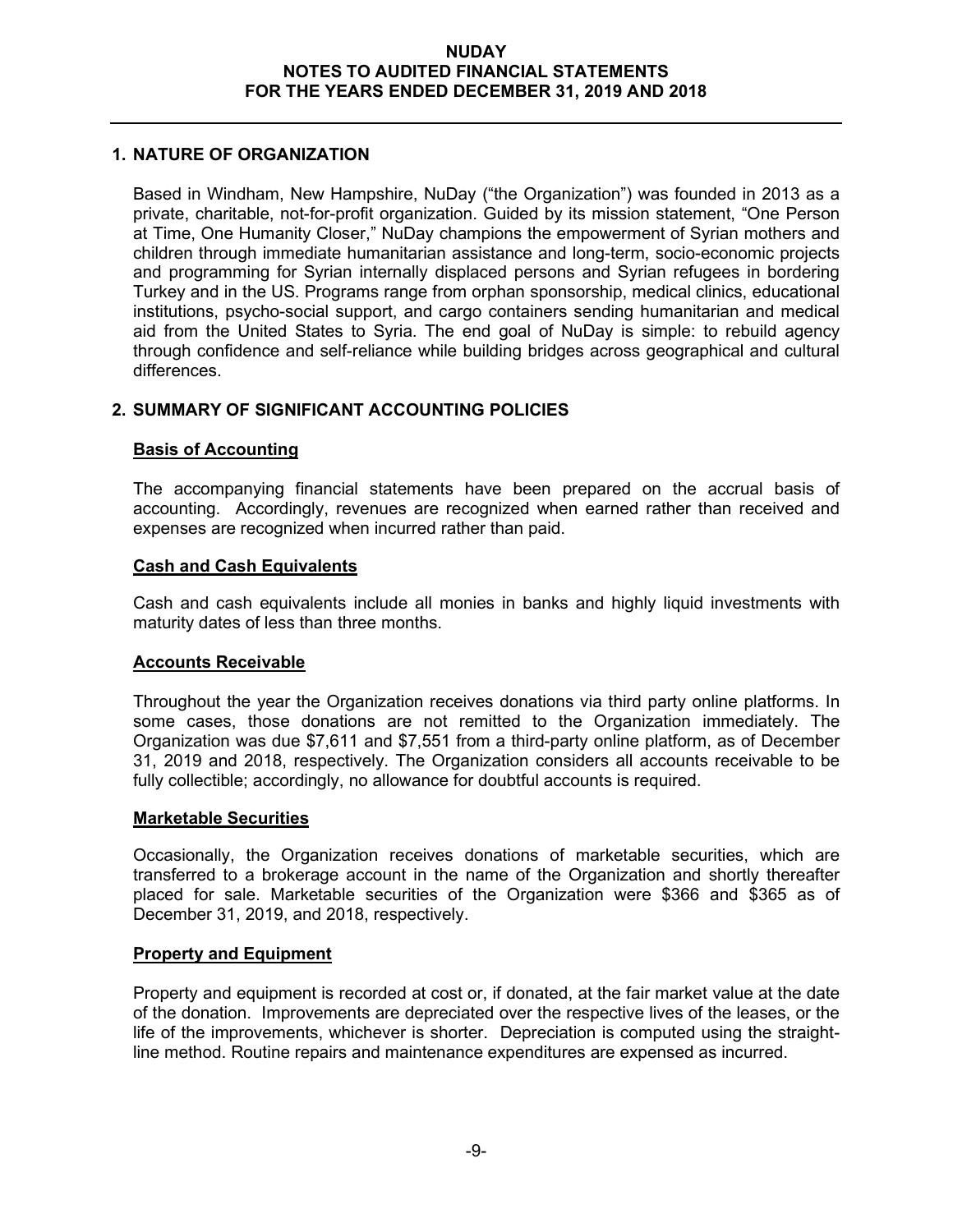#### NUDAY NOTES TO AUDITED FINANCIAL STATEMENTS FOR THE YEAR ENDED DECEMBER 31, 2019 AND 2018

### 2. SUMMARY OF SIGNIFICANT ACCOUNTING POLICIES (CONTINUED)

#### Income Tax Status

The Organization is exempt from income taxes under section 501(c)(3) of the Internal Revenue Code. Therefore, no provision is made for federal income taxes in the accompanying financial statements.

#### Uncertain Tax Positions

Management has determined that the Organization does not have any uncertain tax positions and associated unrecognized benefits that materially impact the financial statements or related disclosures. Since tax matters are subject to some degree of uncertainty, there can be no assurance that the Organization's tax returns will not be challenged by the taxing authorities and that the Organization will not be subject to additional tax, penalties, and interest as a result of such challenge. Generally, the Organization's tax returns remain open for three years for both federal, New Hampshire and Massachusetts income tax examination.

### Cost Allocation

 The cost of providing various programs and management and general expenses has been summarized on a functional basis in the statement of functional expenses. Accordingly, certain costs have been allocated among the programs and supporting services benefited.

#### Use of Estimates

The preparation of the financial statements in conformity with generally accepted accounting principles requires management to make estimates and assumptions that affect the reported amounts of assets and liabilities and disclosure of contingent assets and liabilities at the date of the financial statements and the reported amounts of revenues and expenses during the reporting period. Actual results could differ from those estimates.

#### Financial Statement Presentation

The financial statements of the Organization have been prepared on the accrual basis of accounting in accordance with accounting principles generally accepted in the United States of America ("US GAAP"). The Organization reports information regarding its financial position and activities according to two classes of net assets: net assets without donor restriction and net assets with donor restriction.

> Net Assets Without Donor Restriction—Net assets that are not subject to or are no longer subject to donor-imposed stipulations.

Net Assets With Donor Restriction—Net assets whose use is limited by donorimposed time and/or purpose restrictions.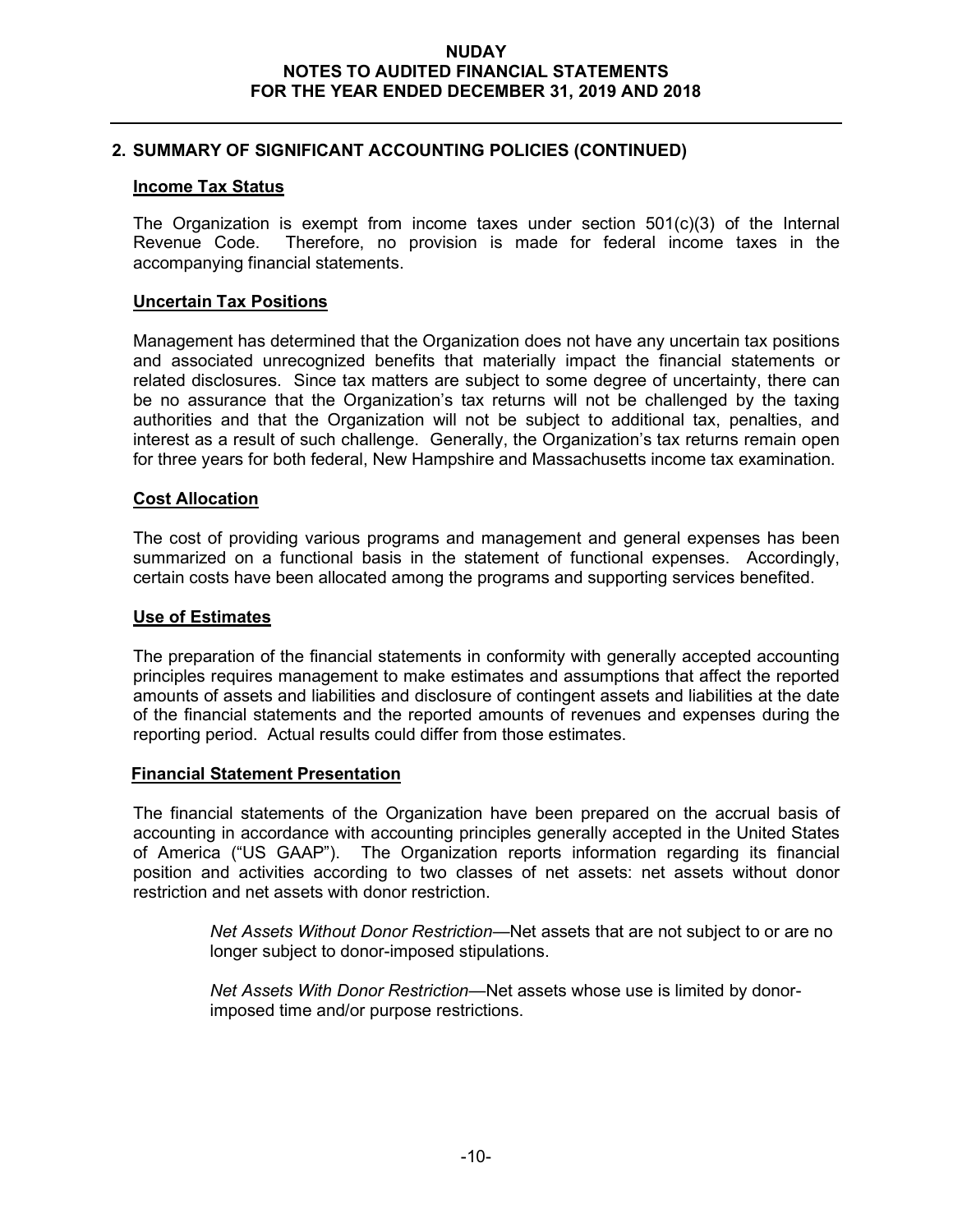#### NUDAY NOTES TO AUDITED FINANCIAL STATEMENTS FOR THE YEAR ENDED DECEMBER 31, 2019 AND 2018

# 2. SUMMARY OF SIGNIFICANT ACCOUNTING POLICIES (CONTINUED)

#### **Contributions**

The Organization recognizes contribution revenue when an unconditional pledge is made or when cash is received if a pledge was not made. Contributions received are reported as unrestricted, temporarily restricted, or permanently restricted, based on donor intent.

#### Revenue Recognition

Revenues are reported as increases in unrestricted net assets unless use of the related assets is limited by donor-imposed restrictions. Expenses are reported as decreases in unrestricted net assets. Gains and losses on investments and other assets or liabilities are reported as increases or decreases in unrestricted net assets unless their use is restricted by explicit donor stipulation or by law. Expirations of temporary restrictions on net assets by fulfillment of the donor-stipulated purpose or by passage of the stipulated time period are reported as reclassifications between the applicable classes of net assets.

#### Advertising

The Organization follows the policy of charging the cost of advertising to expense when incurred. Advertising costs were \$15,069 and \$12,268 for the years ended December 31, 2019 and 2018, respectively.

#### Reclassifications

Certain amounts in the financial statements for the year ended December 31, 2018 have been reclassified to conform to the current year presentation.

#### Fair Value Measurements

FASB guidance on fair value measurements defines fair value, establishes a framework for measuring fair value and expands disclosure of fair value measurements. The guidance applies to all assets and liabilities that are measured and reported on a fair value basis. The carrying amounts of financial instruments, including cash and cash equivalents, accounts receivable, and accounts payable and accrued liabilities, approximate fair value due to the short maturity of these instruments.

### **Fair Value of Financial Instruments**

Accounting principles generally accepted in the United States establishes a fair value measurement hierarchy that prioritizes the inputs to valuation techniques used to measure fair value. This hierarchy consists of three broad levels:

Level 1 – Fair value input consists of unadjusted quoted prices in active markets for identical assets, which have the highest priority.

Level 2 – Fair value input consists of observable inputs other than quoted prices for identical assets.

Level 3 – Fair value input consists of unobservable inputs and have the lowest priority.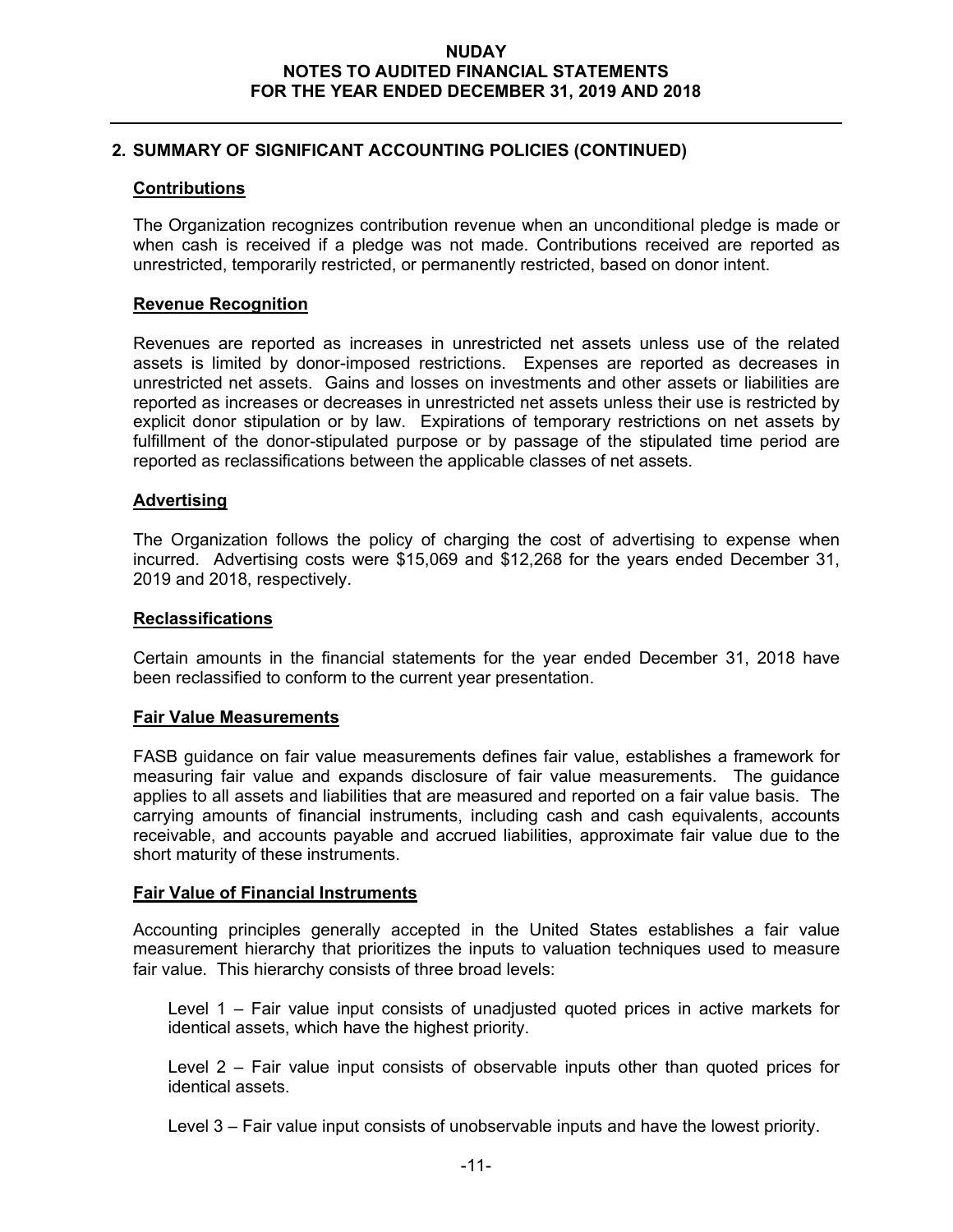#### **NUDAY** NOTES TO AUDITED FINANCIAL STATEMENTS FOR THE YEAR ENDED DECEMBER 31, 2019 AND 2018

### Fair Value of Financial Instruments (continued)

### 3. MARKETABLE SECURITIES

| <b>NUDAY</b><br><b>NOTES TO AUDITED FINANCIAL STATEMENTS</b><br>FOR THE YEAR ENDED DECEMBER 31, 2019 AND 2018                                                                                                                                                                                      |                   |                  |
|----------------------------------------------------------------------------------------------------------------------------------------------------------------------------------------------------------------------------------------------------------------------------------------------------|-------------------|------------------|
| <b>Fair Value of Financial Instruments (continued)</b>                                                                                                                                                                                                                                             |                   |                  |
| The Organization uses appropriate valuation techniques based on the available inputs to<br>measure the fair value of its investments. When available, the Organization measures the<br>fair value using Level 1 inputs because they generally provide the most reliable evidence of<br>fair value. |                   |                  |
| <b>MARKETABLE SECURITIES</b>                                                                                                                                                                                                                                                                       |                   |                  |
| Marketable securities are stated at fair value and consist of publicly traded securities as                                                                                                                                                                                                        |                   |                  |
| follows as of December 31:                                                                                                                                                                                                                                                                         | 2019              | 2018             |
| Cost                                                                                                                                                                                                                                                                                               | \$<br>366         | \$<br>365        |
| <b>Fair Value</b>                                                                                                                                                                                                                                                                                  | 366               | 365              |
| Unrealized appreciation (depreciation) in market value                                                                                                                                                                                                                                             | $\blacksquare$    | \$               |
| Investment return is summarized as follows:                                                                                                                                                                                                                                                        |                   |                  |
| Realized loss on sale of securities                                                                                                                                                                                                                                                                |                   | 1,467            |
| PROPERTY AND EQUIPMENT                                                                                                                                                                                                                                                                             |                   |                  |
| Property and equipment consists of the following at December 31:                                                                                                                                                                                                                                   | 2019              | 2018             |
| Leasehold improvements                                                                                                                                                                                                                                                                             | \$<br>165,704     | \$<br>165,704    |
| Computers and equipment                                                                                                                                                                                                                                                                            | 10,431            | 10,431           |
| Vehicles                                                                                                                                                                                                                                                                                           | 46,970<br>223,105 | 7,500<br>183,635 |
| the contract of the contract of the contract of the contract of the contract of the contract of the contract of                                                                                                                                                                                    | (0.000)           | (0.0000)         |

# 4. PROPERTY AND EQUIPMENT

|                                                                      | 2019                                         | 2018                                        |  |
|----------------------------------------------------------------------|----------------------------------------------|---------------------------------------------|--|
| Leasehold improvements<br>Computers and equipment<br><b>Vehicles</b> | \$<br>165,704<br>10,431<br>46,970<br>223,105 | \$<br>165,704<br>10,431<br>7,500<br>183,635 |  |
| Less: accumulated depreciation                                       | (52, 796)                                    | (30, 300)                                   |  |
| Net Property and Equipment                                           | 170,309                                      | 153,335                                     |  |

Depreciation expense was \$19,104 and \$14,633 for the years ended December 31, 2019 and 2018, respectively.

#### 5. RELATED PARTIES

In 2019, the Organization employed two daughters of a member of management. The total amount paid to these two employees was \$74,640. In 2018, only one daughter of a member of management was employed. The compensation to this employee was \$72,840 in 2018. This compensation is classified as wages in the Statement of Functional Expenses.

The Organization was provided consulting services by the daughter of a member of management. This related party was compensated \$17,150 and \$8,194 during the years ended December 31, 2019 and 2018, respectively. This expense is included in professional fees in the Statement of Functional Expenses.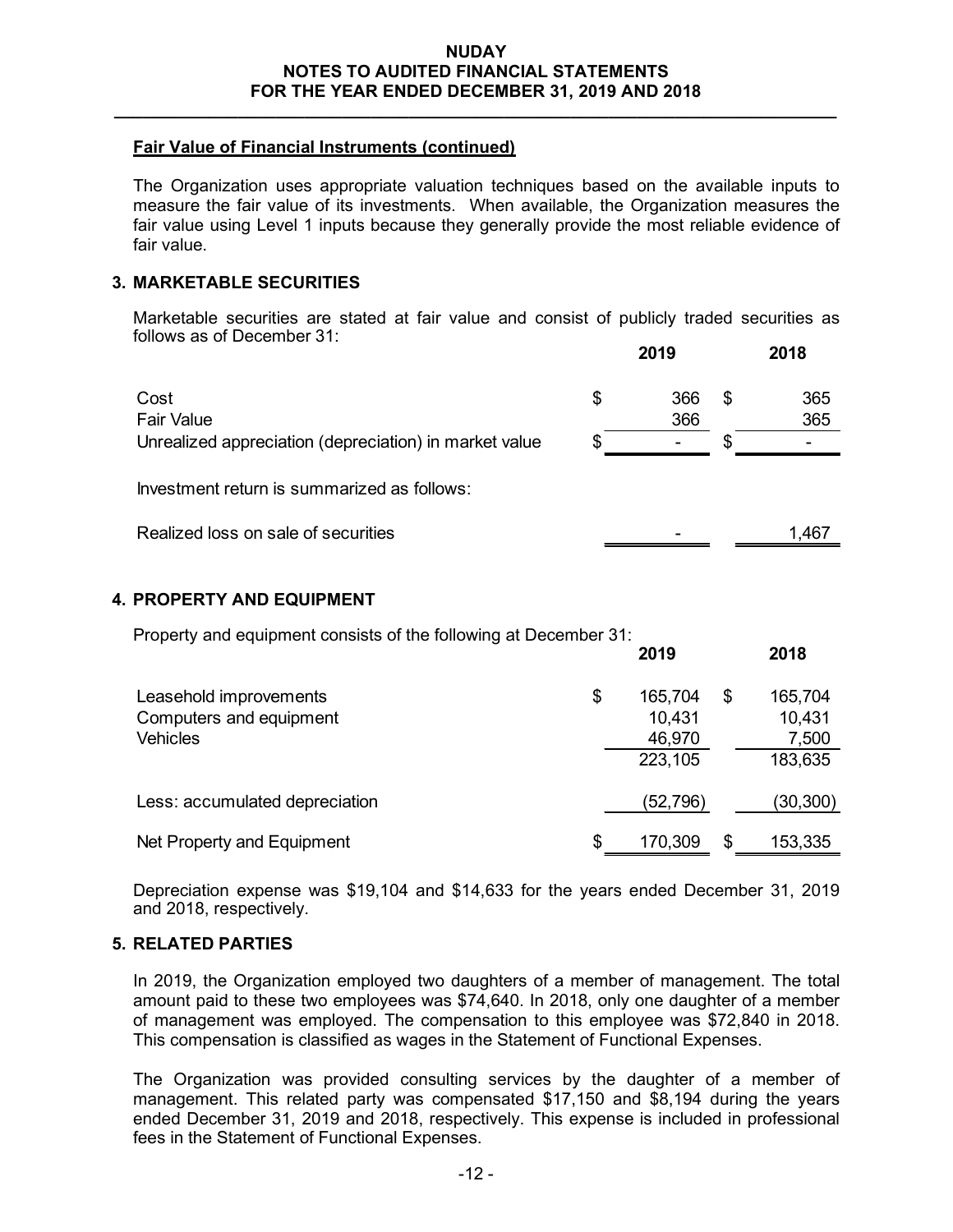# 5. RELATED PARTIES (CONTINUED)

# 6. IN-KIND CONTRIBUTIONS

| <b>RELATED PARTIES (CONTINUED)</b>                                                                                                                                                                                                                                                                                                                                                                                                                                                                                                                |                                                          |                                    |
|---------------------------------------------------------------------------------------------------------------------------------------------------------------------------------------------------------------------------------------------------------------------------------------------------------------------------------------------------------------------------------------------------------------------------------------------------------------------------------------------------------------------------------------------------|----------------------------------------------------------|------------------------------------|
| One board member is the spouse of a member of management. This board member received<br>no compensation for the services performed for the Organization.                                                                                                                                                                                                                                                                                                                                                                                          |                                                          |                                    |
| There were no amounts due to or from any related parties as of December 31, 2019 or 2018,<br>respectively.                                                                                                                                                                                                                                                                                                                                                                                                                                        |                                                          |                                    |
| <b>IN-KIND CONTRIBUTIONS</b>                                                                                                                                                                                                                                                                                                                                                                                                                                                                                                                      |                                                          |                                    |
| The Organization receives contributions of an in-kind nature, which represent the estimated<br>fair market value of donated supplies and services. These in-kind donations were recorded<br>both as support revenue and program expense upon the export shipments to Turkey and<br>Syria to assist in the humanitarian work and care provided to displaced Syrian refugees. The<br>nature of these contributions, which is included in the statement of activities, is as follows for<br>the year ended December 31, 2019 and 2018, respectively: | 2019                                                     | 2018                               |
| Food<br>Clothing & household items<br>Medical supplies & equipment                                                                                                                                                                                                                                                                                                                                                                                                                                                                                | $\mathfrak{S}$<br>172,480 \$<br>10,158,671<br>58,444,393 | 425,500<br>8,103,268<br>29,258,331 |
| Total                                                                                                                                                                                                                                                                                                                                                                                                                                                                                                                                             | \$ 68,775,544                                            | \$ 37,787,099                      |
| <b>SPECIAL EVENTS</b>                                                                                                                                                                                                                                                                                                                                                                                                                                                                                                                             |                                                          |                                    |
|                                                                                                                                                                                                                                                                                                                                                                                                                                                                                                                                                   |                                                          |                                    |

# 7. SPECIAL EVENTS

Revenue reported on the statement of activities, and expenses reported on the statement of functional expenses, as special events, consists of major fundraising events held during the year.

Net revenue generated from special events during the years ended December 31, 2019 and 2018 was \$34,922 and \$12,394 for the years ended December 31, 2019 and 2018, respectively.

# 8. CASH FLOWS

Occasionally, the Organization receives donations of marketable securities, which are sent to a brokerage account in the name of the Organization and shortly thereafter placed for sale. When the securities are sold, the funds are transferred to an operating account. No donations of marketable securities were received during the year ended December 31, 2019 or 2018.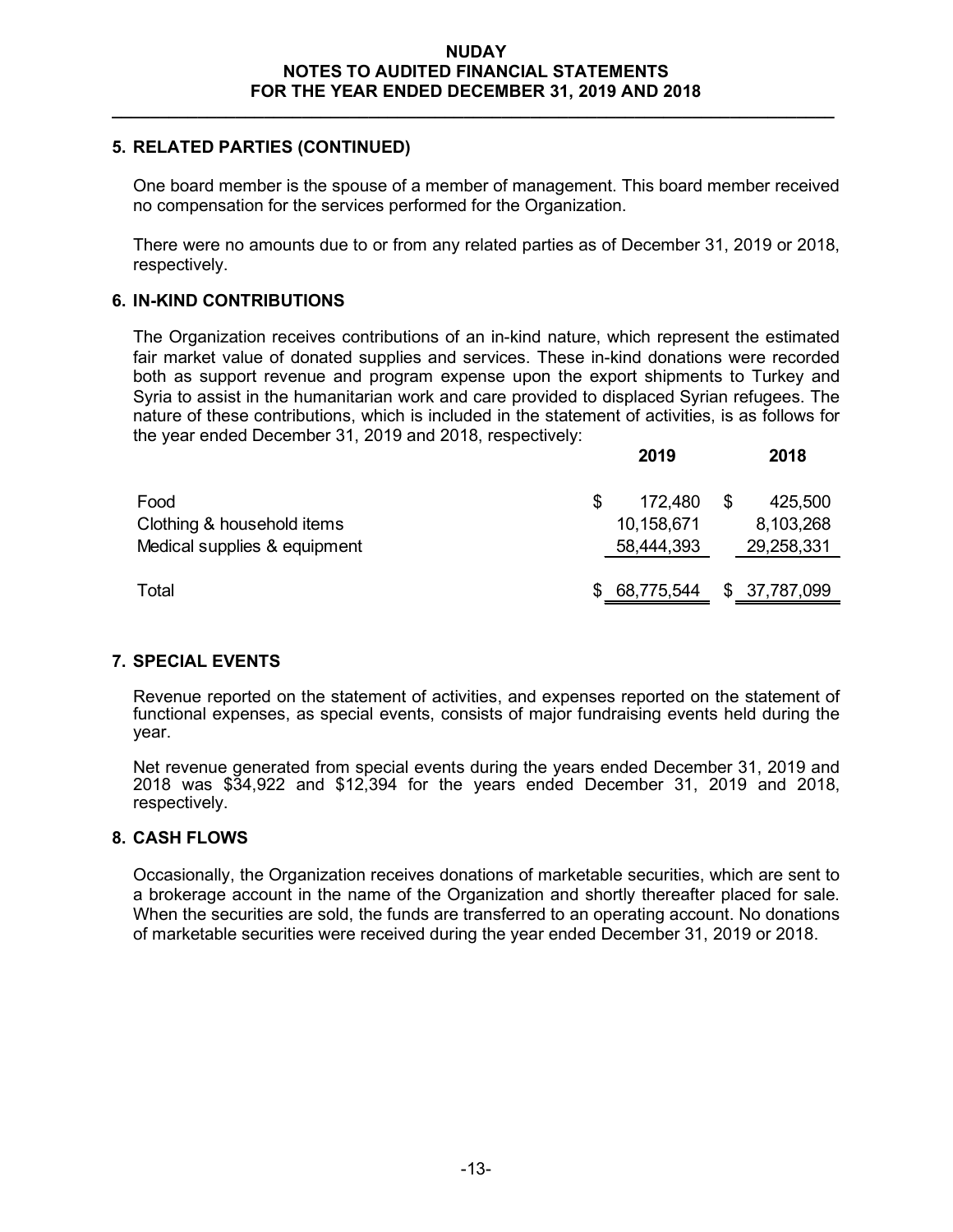#### NUDAY NOTES TO AUDITED FINANCIAL STATEMENTS FOR THE YEAR ENDED DECEMBER 31, 2019 AND 2018

# 9. NET ASSETS WITH DONOR RESTRICTIONS

| <b>IET ASSETS WITH DONOR RESTRICTIONS</b>                                                                                                                 |                        |                        |
|-----------------------------------------------------------------------------------------------------------------------------------------------------------|------------------------|------------------------|
| Net assets with donor restrictions at December 31, 2019 and 2018 consist of the following:                                                                |                        |                        |
|                                                                                                                                                           | 2019                   | 2018                   |
|                                                                                                                                                           |                        |                        |
| Restricted by contributors for the Ahmad Alkhalaf Project<br>Restricted by contributors for container costs<br>Restricted by contributors for the Women's | \$<br>33,158<br>20,000 | \$<br>48,158<br>20,000 |
| <b>Empowerment Center</b>                                                                                                                                 | 58,261                 |                        |

During the year nets assets were released from donor restrictions by incurring expense satisfying the restricted purposes or by occurrence of other events specified by donors. The total amount released from restrictions was \$841,581 and \$110,861, for the years ended December 31, 2019 and 2018, respectively.

#### 10. CONCENTRATIONS

The Organization places its cash equivalents in bank deposit accounts at credit-worthy financial institutions. The Organization has not experienced any losses on its cash equivalents. From time to time the bank deposit account balances may exceed federal depository insurance coverage and management considers this to be a normal business risk. At December 31, 2019, the Organization had no uninsured bank deposit account balances.

For the year ended December 31, 2019, approximately 85% of the Organization's in-kind contributions came from three donors.

For the year ended December 31, 2018, approximately 70% of the Organization's in-kind contributions came from three donors.

#### 11. LEASE COMMITMENTS

The Organization leased program and office spaces under multiple operating leases with varying terms. The Organization has leased land in Syria for which it has constructed homes, a school and a mosque. The land is leased to the Organization free of charge, however, at the end of the 20-year lease, the constructed property will become the property of the lessor. Rent expense under these agreements was \$54,861 and \$49,699 for the years ended December 31, 2019 and 2018, respectively. 1, 2019, approximately 85% of the Organization's in-kind<br>
1, 2018, approximately 70% of the Organization's in-kind<br>
1, 2018, approximately 70% of the Organization's in-kind<br>
1 is leased land in Syria for which it has const

Future minimum lease payments as of December 31, 2019 are as follows:

| Year | Amount |  |
|------|--------|--|
|      |        |  |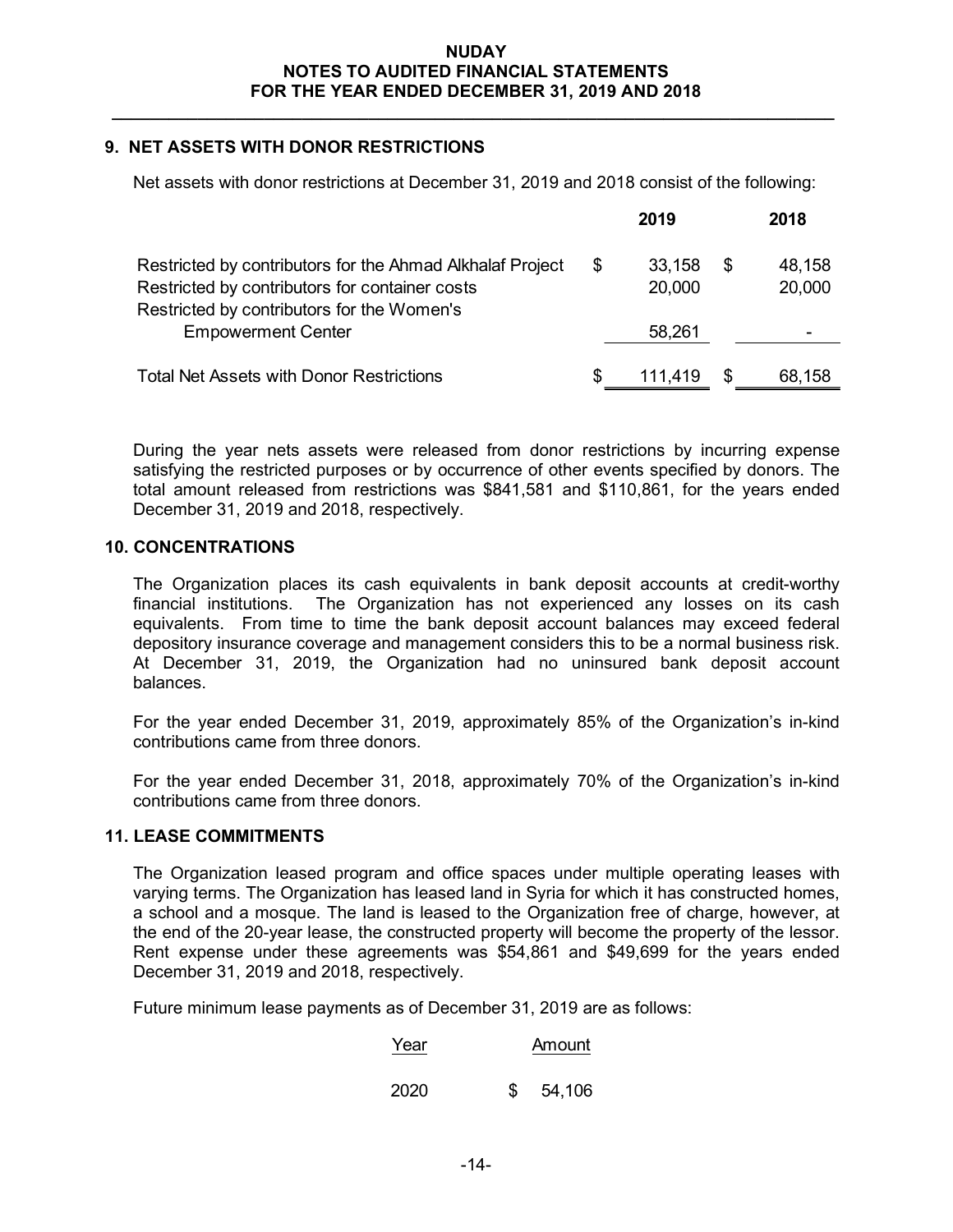#### **NUDAY** NOTES TO AUDITED FINANCIAL STATEMENTS FOR THE YEAR ENDED DECEMBER 31, 2019 AND 2018

### 12. LIQUIDITY AND AVAILABILITY OF FINANCIAL ASSETS

| <b>NUDAY</b><br>NOTES TO AUDITED FINANCIAL STATEMENTS<br>FOR THE YEAR ENDED DECEMBER 31, 2019 AND 2018                                                                                                                                                                                                                                                                                                                                                                                                                                                                                                                        |         |              |
|-------------------------------------------------------------------------------------------------------------------------------------------------------------------------------------------------------------------------------------------------------------------------------------------------------------------------------------------------------------------------------------------------------------------------------------------------------------------------------------------------------------------------------------------------------------------------------------------------------------------------------|---------|--------------|
| <b>LIQUIDITY AND AVAILABILITY OF FINANCIAL ASSETS</b>                                                                                                                                                                                                                                                                                                                                                                                                                                                                                                                                                                         |         |              |
| The Organization has a policy to manage its liquidity and reserves following three guiding<br>principles: operating within a prudent range of financial stability, maintaining adequate<br>liquidity to fund near-term operations, and maintaining sufficient reserves to provide<br>reasonable assurance that long-term obligations will be discharged. The following table<br>reflects the Organization's financial assets (cash and cash equivalents and investments) as<br>of December 31, 2019 and 2018, reduced by amounts not available for general expenditures<br>within one year due to donor-imposed restrictions. | 2019    | 2018         |
| Financial assets:                                                                                                                                                                                                                                                                                                                                                                                                                                                                                                                                                                                                             |         |              |
| Cash and cash equivalents, including restricted cash<br>\$                                                                                                                                                                                                                                                                                                                                                                                                                                                                                                                                                                    | 130,431 | \$<br>28,626 |
| Accounts receivable, net, to be collected in less than one<br>year                                                                                                                                                                                                                                                                                                                                                                                                                                                                                                                                                            | 7,611   | 7,551        |
| Marketable securities                                                                                                                                                                                                                                                                                                                                                                                                                                                                                                                                                                                                         | 366     | 365          |
| Total financial assets, at year-end                                                                                                                                                                                                                                                                                                                                                                                                                                                                                                                                                                                           | 138,408 | 36,542       |
| Less those unavailable for general expenditure within one year:                                                                                                                                                                                                                                                                                                                                                                                                                                                                                                                                                               |         |              |
| Donor imposed restriction - reserved for container costs<br>Donor imposed restriction - reserved for Women's                                                                                                                                                                                                                                                                                                                                                                                                                                                                                                                  | 20,000  | 20,000       |
| <b>Empowerment Center</b>                                                                                                                                                                                                                                                                                                                                                                                                                                                                                                                                                                                                     | 58,261  |              |
| Financial assets available to meet cash needs for                                                                                                                                                                                                                                                                                                                                                                                                                                                                                                                                                                             |         |              |
| expenditures within one year                                                                                                                                                                                                                                                                                                                                                                                                                                                                                                                                                                                                  | 60,147  | 16,542       |

### 13. FAIR VALUE DISCLOSURES

| <b>DUIDE IMPOSCATOSUIDUOIT TOSCI VOLTOI VYOMICHS</b><br><b>Empowerment Center</b>                                                                                                                                                                                                                                                                                                                                                                                                                                                    | 58,261                                |                         |
|--------------------------------------------------------------------------------------------------------------------------------------------------------------------------------------------------------------------------------------------------------------------------------------------------------------------------------------------------------------------------------------------------------------------------------------------------------------------------------------------------------------------------------------|---------------------------------------|-------------------------|
| Financial assets available to meet cash needs for<br>expenditures within one year                                                                                                                                                                                                                                                                                                                                                                                                                                                    | 60,147                                | 16,542                  |
| The Organization has received donations for the medical and educational benefit of Ahmad<br>Alkhalaf. The restricted assets reserved for Ahmad amounted to \$33,158 and \$48,158 as of<br>December 31, 2019 and 2018, respectively. These assets with donor-imposed restrictions<br>are not expected to be spent until 2024 for Ahmed's higher education. The Organization has<br>received approval from Ahmad's family to use the funds for general operations until 2024 at<br>which point the \$33,158 will be provided to Ahmad. |                                       |                         |
| <b>FAIR VALUE DISCLOSURES</b>                                                                                                                                                                                                                                                                                                                                                                                                                                                                                                        |                                       |                         |
| The Organization's investments measured at fair value subject to the disclosure requirements<br>of FASB ASC No. 820, Fair Value Measurement, are as follows:                                                                                                                                                                                                                                                                                                                                                                         |                                       |                         |
| Assets at Fair Value as of December 31, 2019                                                                                                                                                                                                                                                                                                                                                                                                                                                                                         |                                       |                         |
| Marketable securities<br>Total                                                                                                                                                                                                                                                                                                                                                                                                                                                                                                       | Fair Value<br>181<br>\$<br>181        | (Level 1)<br>181<br>181 |
| Assets at Fair Value as of December 31, 2018                                                                                                                                                                                                                                                                                                                                                                                                                                                                                         |                                       |                         |
| Marketable securities<br>Total                                                                                                                                                                                                                                                                                                                                                                                                                                                                                                       | <b>Fair Value</b><br>365<br>\$<br>365 | (Level 1)<br>365<br>365 |
| $-15-$                                                                                                                                                                                                                                                                                                                                                                                                                                                                                                                               |                                       |                         |
|                                                                                                                                                                                                                                                                                                                                                                                                                                                                                                                                      |                                       |                         |